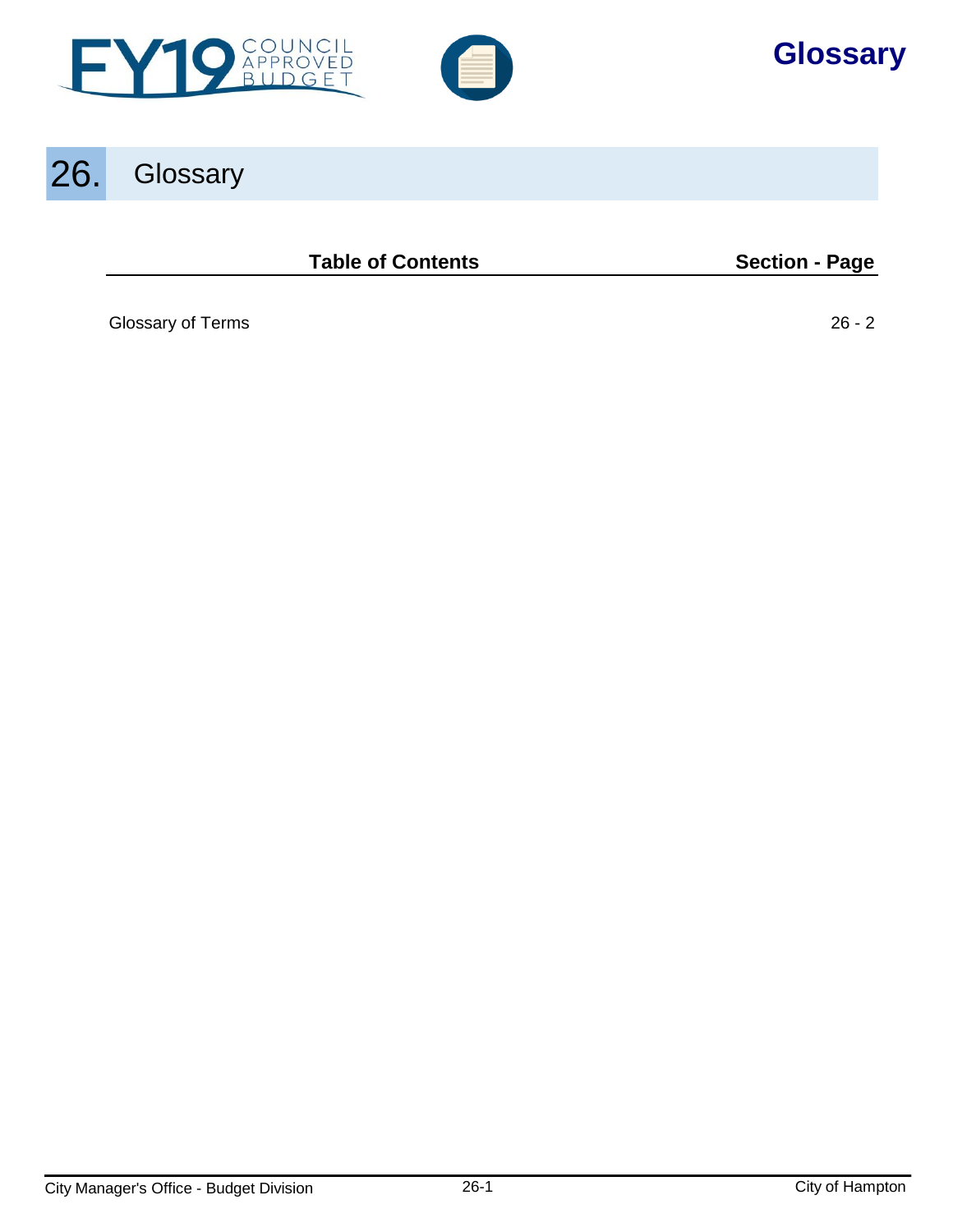<span id="page-1-0"></span>



The City of Hampton's annual budget is structured to be easy to understand and meaningful to the general public and organizational users. This glossary is provided to assist those who are unfamiliar with budgeting terms or terms specific to Hampton's budgeting process.

## *-A -*

*Accounting System* - The total set of records and procedures which are used to record, classify and report information on the financial status of an entity or Fund.

*Accrual Accounting -* A basis of accounting in which revenues are recognized in the accounting period in which they are earned and expenditures are recognized in the period in which they are incurred.

*Actual* - Denotes factual revenue or expenditure totals for a given period, as opposed to "Budget" which denotes estimates for a given period.

*Adoption of Budget* - A formal action by the City Council which sets the spending appropriations and limits for the fiscal year.

*Allocation* - An amount set aside by an agency in an appropriation or fund account for the use of another agency in carrying out the purpose of an appropriation.

*Amended Budget* - The adopted budget after it has been changed through fund transfers, carryovers, or increases to revenue enacted throughout the fiscal year.

*Appropriation* - A legal expenditure authorization granted by the City Council to incur obligations for specific purchases. Appropriations are usually limited as to amount, purpose and time.

*Assessed Value* - A valuation set on real estate or other property by the City Assessor as a basis for levying property taxes.

*Assets* - Property and resources that have monetary value owed or held by government.

*Assigned Fund Balance -* A Fund Balance classification that consists of funds intended to be used by the City for a specific purpose that is neither restricted nor committed. The governing body itself or an official such as the City Manager has the authority to assign amounts to be used for specific purposes. Assigned Fund Balance does not require a resolution.

Attrition - A method of achieving a reduction in personnel by not filling the positions that have become vacant due to resignation, reassignment, transfer, retirement or means other than layoffs.

*Audit -* A comprehensive investigation of the manner in which the government's resources were actually utilized. A financial audit is a review of accounting systems and financial information to determine how government funds were spent and if the expenditures were in compliance with the legislative body's appropriations.

*Authorized Positions* - Employee positions authorized to be filled during the year.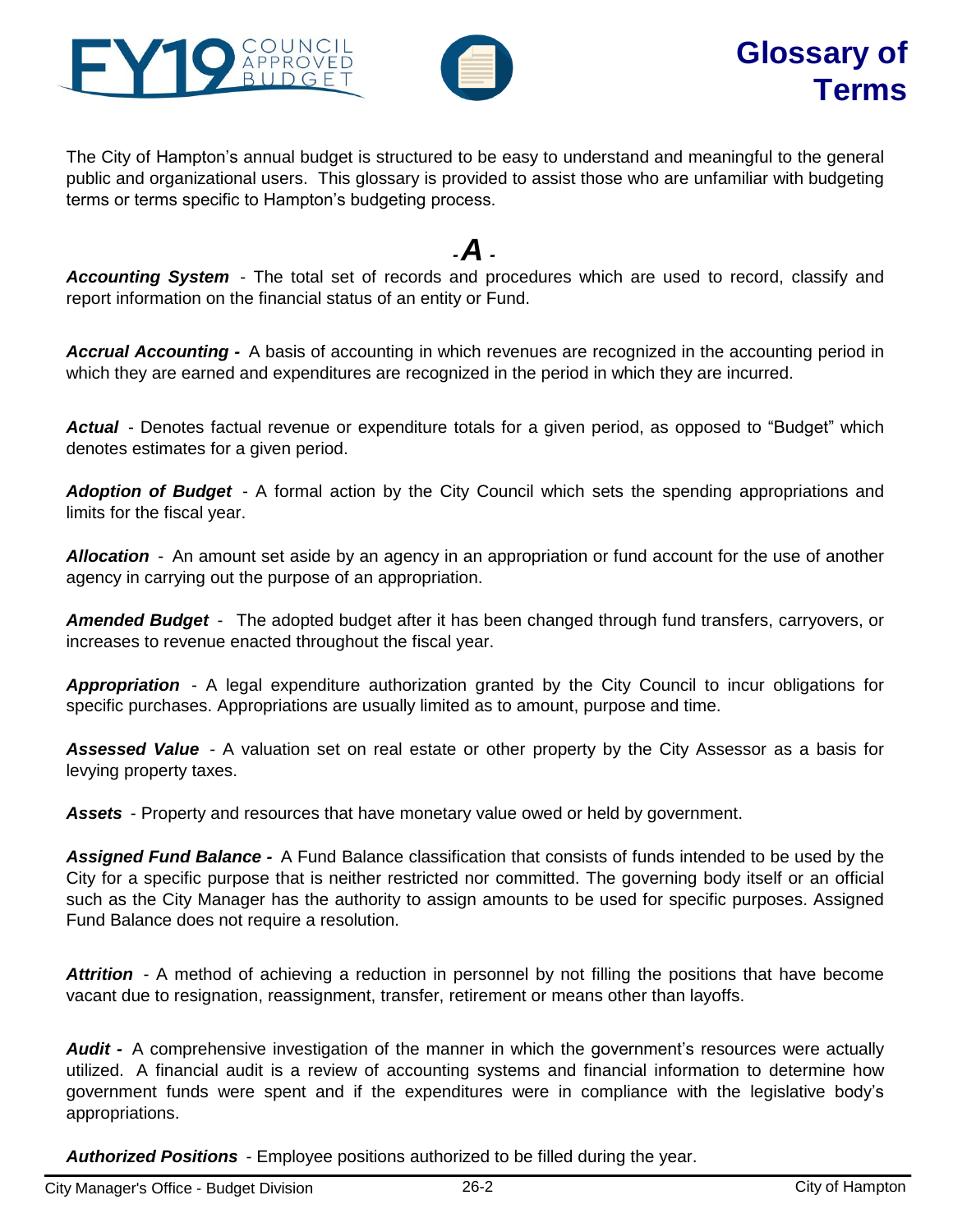



*-B -*

*Balanced Budget -* The City Code requirement for the budget document to have planned revenues equal planned expenditures.

**Bond** - A written promise to pay a specified sum of money (called "principal" or "face value") at a specified future date called ("maturity date") along with periodic interest paid at a specified percentage on the principal (called "interest rate"). Bonds are typically used for long-term debt.

*Bond Rating* - A level of risk assigned to a promissory note assessed by a rating agency. The higher the rating, the lower the risk.

*Bonded Debt* - The portion of indebtedness represented by outstanding bonds, including general obligation promissory notes, backed by the full faith and credit of the City and its taxing authority.

*Budget* - A document showing the City's financial plan for revenues and expenditures for a given period of time.

*Budget Amendment* - A legal procedure utilized by the City staff and City Council to revise a budget appropriation.

*Budget Calendar* - A schedule of key dates or milestones in which the City management and City Council follow in the preparation, adoption, and administration of the budget.

*Budget Document* - The instrument used by the budget-making authority to present a comprehensive financial program to the City Council.

*Budget Message* - A message prepared by the City Manager explaining the proposed budget and the steps taken to achieve a balanced budget, strategies to achieve the City's goals and highlighting the budget impacts and changes.

*Budget Process* - The series of steps involved in the planning, preparation, implementation and monitoring of the City's Budget.

*Budget Review Committee* - A budget team established by the City Manager to assist with reconciling available resources, citizen or departmental expenditure requests and the needs and goals of the City during the budget preparation process.

*Budget Transfer* - The transfer of an authorized budget dollar amount from one account or Fund to another, after the adoption of the annual budget.

*Budgetary Basis* - This refers to the basis of accounting used to estimate the financing resources and uses in the budget. Generally tends to be the accrual, modified or cash basis.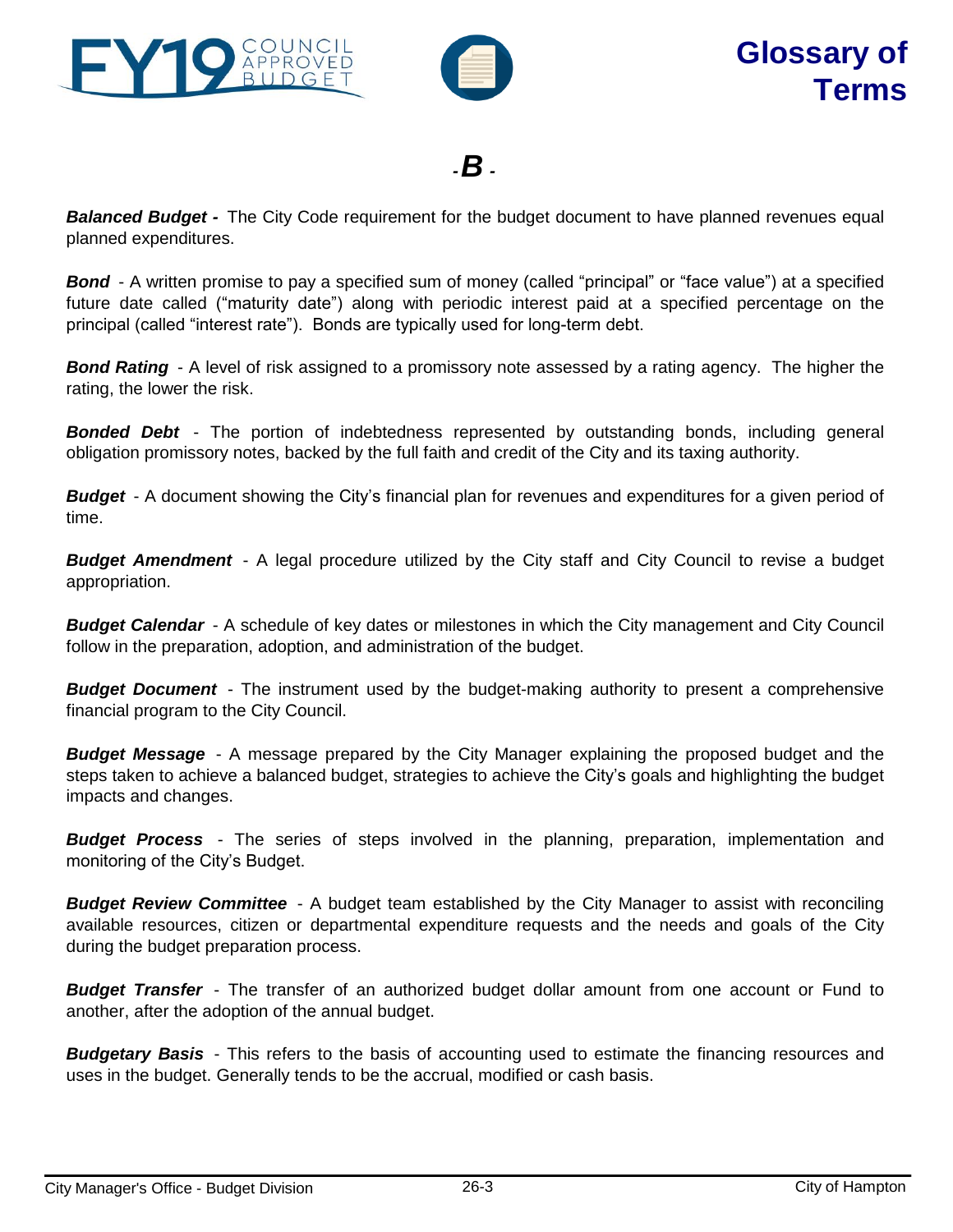



*-C -*

*Capital Assets* - An asset costing \$50,000 or more with a useful life of more than five years.

*Capital Budget* - A plan of proposed expenditures for infrastructure, buildings, parks, etc., and their funding sources. The first fiscal year of the five year capital improvement plan (CIP) is the basis for the capital budget.

*Capital Outlay* - Expenditures which result in the acquisition of, or addition to, fixed assets.

*Capital Improvement Plan (CIP)* - A plan for capital expenditures to be incurred each year over a period of five future years setting forth each capital project, identifying the expected beginning and ending date for each capital project, the amount to be expended in each year and the method of financing those expenditures.

*Capital Projects* - Typically, a capital project encompasses the purchase of land and/or the construction of a building or facility.

*Cash Basis* - A basis of accounting in which transactions are recognized only when cash is received or paid.

*City Council* - The legislative branch of the City composed of these elected officials: one Mayor, one Vice-Mayor and five Council members.

*Community Development Block Grant and HOME Fund* - Funds awarded to the City annually from the Department of Housing and Urban Development (HUD) which are used to supplement other resources in the implementation of the Healthy Neighborhoods Initiative*.*

*Comprehensive Annual Financial Report (CAFR)* - The complete annual financial report, prepared by an independent auditing firm, that provides detailed information on the City's financial position for a given period.

*Contingency* - An appropriation of reserved funds to cover unforeseen expenditures and emergencies.

*Council's Goals* - A statement of the purpose of Hampton City Government.

*Consumer Price Index* - A statistical measure of change, over time, in the prices of goods and services in major expense grounds such as food, housing, apparel, transportation, and health and recreation typically purchased by urban consumers. Measures the purchasing power of consumers' dollars by comparing what a sample "market basket" of goods and services costs today with what the same sample market basket cost at an earlier date.

*Contractual Services* - Services rendered to a government by private firms, individuals or other government agencies.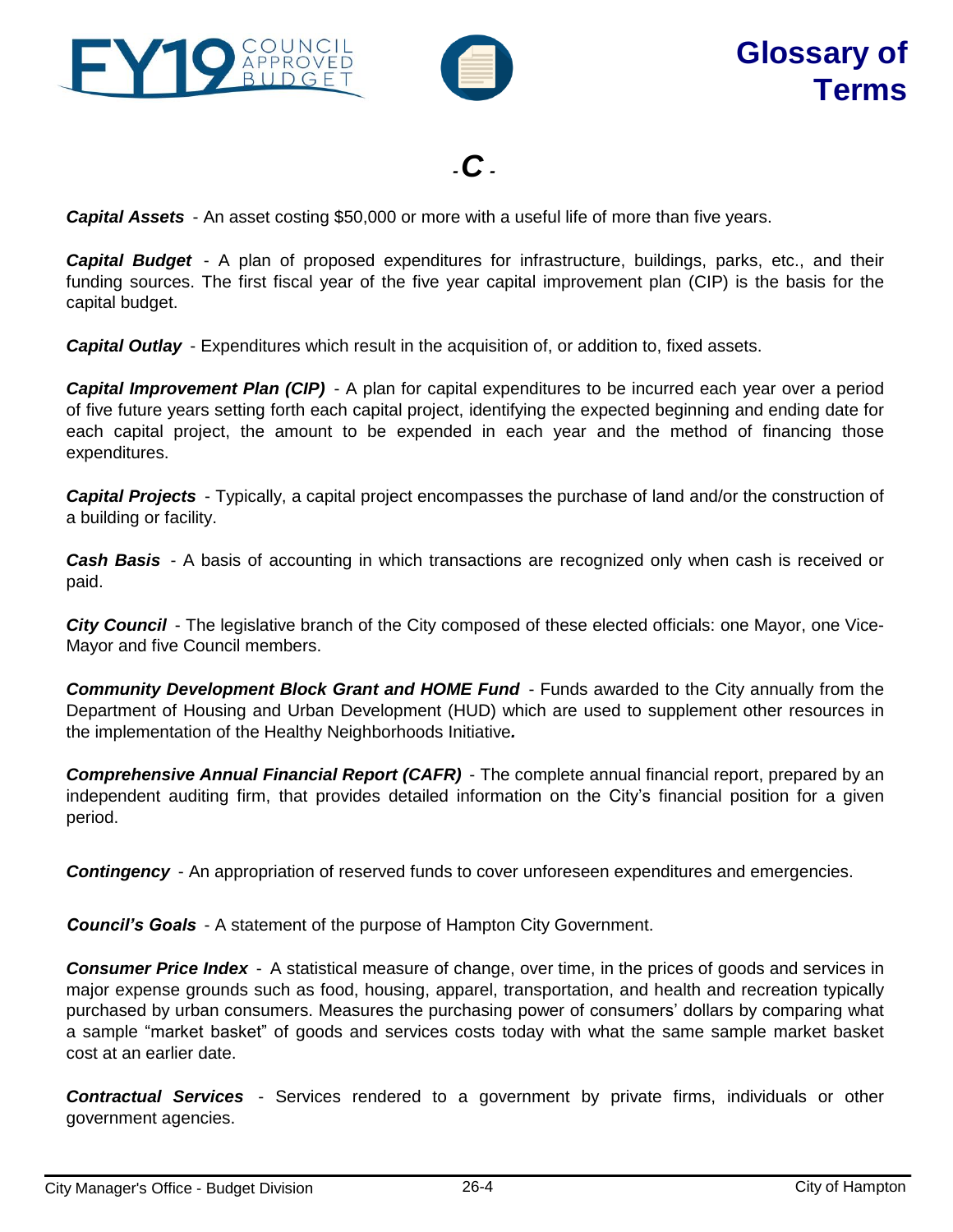



*-D -*

*Debt* - Liability or obligation in the form of bonds, loan notes or mortgages owed to another person(s) or government and required to be paid by a specific date.

**Debt Limit** - The maximum amount of debt that a government is allowed to incur.

*Debt Service* - The City's payment of principal and interest related to all long-term debt according to a predetermined payment schedule.

*Debt Service Fund* - A fund established to account for the accumulation of resources for, and the payment of, all general long-term debt principal and interest.

**Department** - A major administrative division of the City that has overall management responsibility for an operation or a group of related operations within a functional area.

*Depreciation* - Expiration in the service life of capital assets, attributable to wear and tear, deterioration, action of the physical elements.

*-E -*

*Economic Development Fund* - Capital funds derived primarily from land sales and rents, established for public improvement projects or purchases and acquisition of land in support of economic development efforts.

*Effectiveness* - An assessment of the degree in which predefined goals and objectives are met within a specific timeframe.

**Efficiency** - The extent to which input (salaries, overhead, etc.) is minimized for a given level of output (programs/services), or outputs are maximized for a given level of inputs.

*Employee Benefits* - Contributions made by the City to designated funds to meet commitments or obligations for employee fringe benefits. Included are the City's share of the cost of social security and the various pensions, medical and life insurance plans.

*Encumbrances* - The commitment of appropriated funds to purchase now or in the future an item or service.

*Enterprise Fund* - A Fund whose income is derived from user fees charged to the general public. Examples of Enterprise Fund departments in the City are the Coliseum, the golf courses, the Hampton Roads Convention Center and Steam Plant. These departments operate in a manner similar to private businesses.

*Equity* - The excess of assets over liabilities generally referred to as fund balance.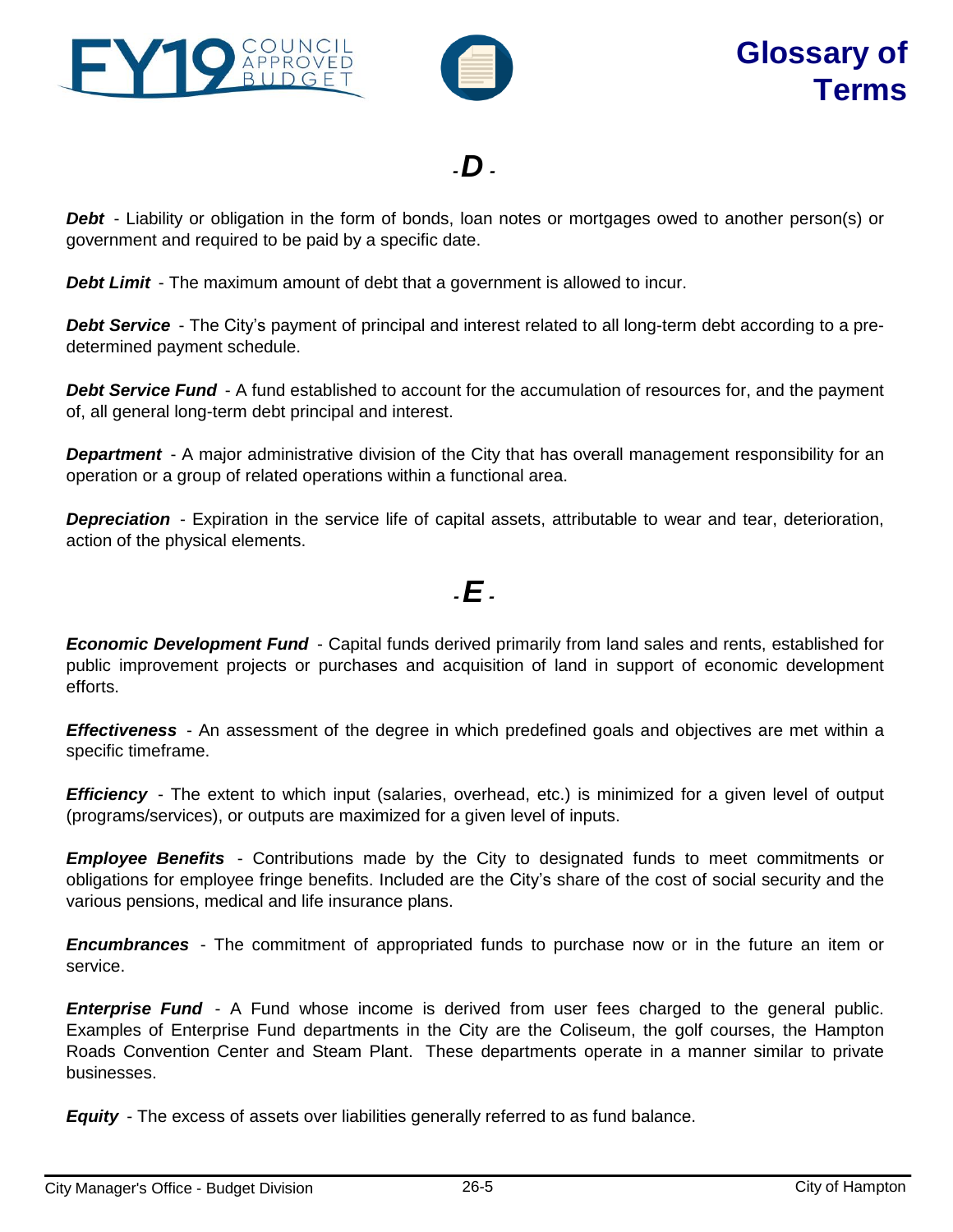



*Expenditures* - An outflow of resources that results in a decrease in a Fund's net assets. Expenditures, used with governmental-type Funds, are categorized as current expenditures, debt service, capital outlays and other financing uses. Expenditures are recognized in the accounting period in which the Fund liability occurred, if measurable. There is an exception for unmatured interest on general long-term debt and on special assessment indebtedness secured by interest - bearing special assessment levies, which should be recognized when due.

**Expense** - Cost of goods or services.

*Fees* - A charge imposed on the beneficiary or recipient of a service provided by the City. Its purpose is to help recover some or all of the costs incurred by the City in providing the service.

*-F -*

*Fiscal Year* - The twelve month period of the budgetary year. The fiscal year for the City of Hampton's budget begins on July 1st and ends on June 30th of the following year.

**Fixed Assets** - Assets of long-term nature intended to continue to be held or used. Examples include buildings, land, machinery, furniture and other equipment.

**Fixed Costs** - Costs that do not change from month to month. Examples are vehicle replacement, fuel, and vehicle maintenance.

*Fringe Benefits* - Contributions made by a government to meet obligations for employee benefits such as health insurance, pension plans, FICA, etc.

*Fund* - An independent group of accountings that are self-balancing by recording its related assets, liabilities, fund balances/retained earnings along with revenues and expenditures.

*Fund Balance* - The excess amount of revenues and other financing sources over the expenditures and other uses. Usually refers to the General Fund.

*Fund Type* - In governmental accounting, there are three broad types of funds with specific funds within each. They are: 1) Governmental: General, Special Revenue, Debt Service, Capital Projects; 2) Proprietary: Enterprise, Internal Service; and 3) Fiduciary: Expendable Trust, Non-Expendable Trust, Agency.

# *-G -*

*General Fund* - The General Fund finances the regular day-to-day operations of the City. It accounts for all revenues and expenditures which are not accounted for in special purpose Funds. This Fund's revenue sources are taxes and fees generated at the local level, such as real estate, personal property, utility taxes, etc.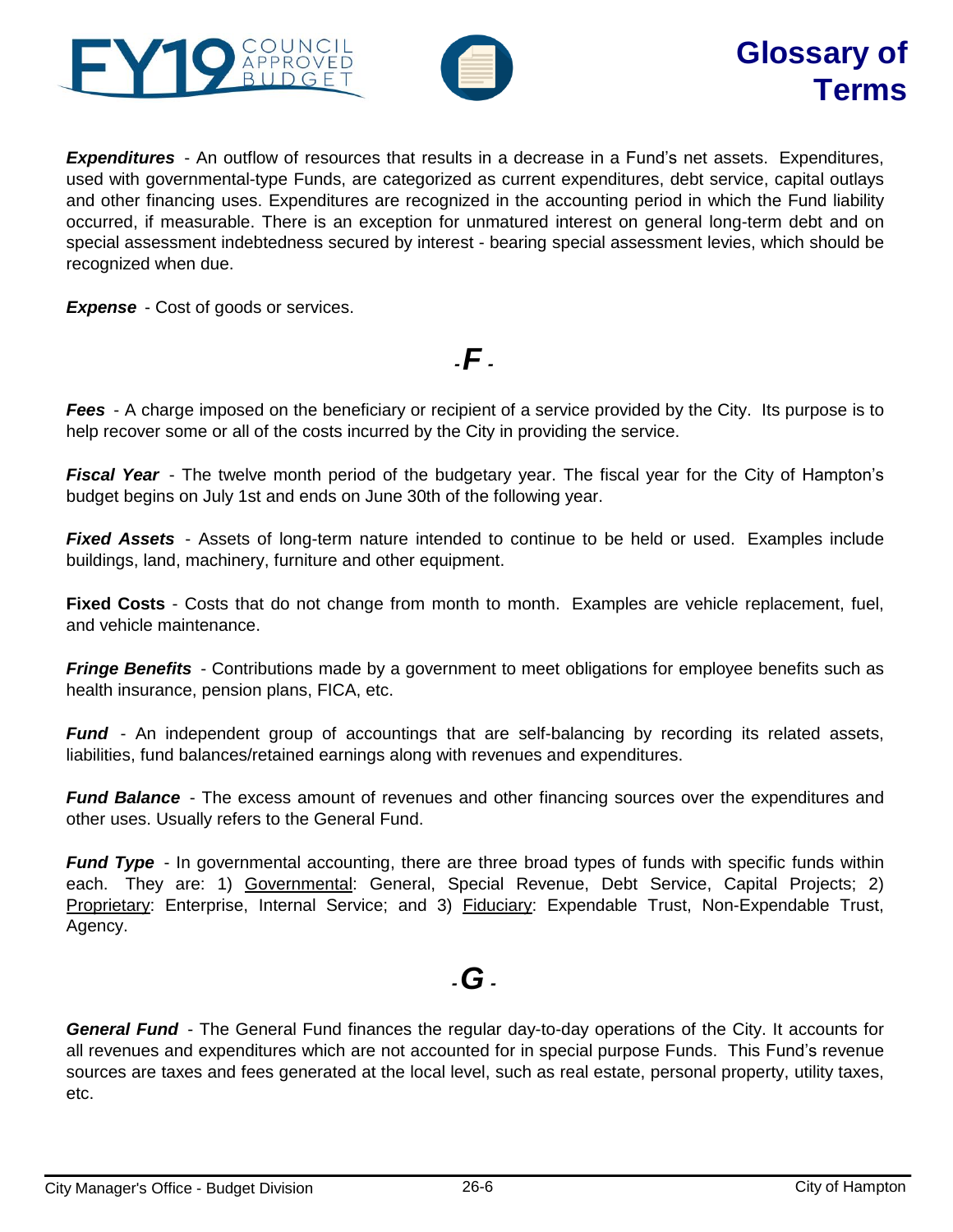



*General Obligation Bonds* - Long-term obligations backed by the "full faith and credit" pledge of the City's General Fund revenues.

*Generally Accepted Accounting Principles (GAAP) -* The standard rules and procedures set to account for the receipt and expenditure of funds.

*Goals* - An intended accomplishment based on critical issues identified both by the City management and the City Council.

*Government Finance Officers Association (GFOA)* - GFOA is a professional association of public officials whose main goals are to identify and develop state/local government financial and budgeting policies and practices for the public's benefits. Annually, the City applies for the distinguished GFOA awards for the Certificate of Achievement in Financial Reporting (for CAFR) and the Distinguished Budget Presentation Award (for the budget document).

*Governmental Accounting Standards Board (GASB)* - A body that established accounting principles for both state and local governments.

*Grant* – A contribution of assets by one governmental unit or other type of organization to another. Typically, these contributions are made to local governments from the state and federal governments. Grants are usually made for specified purposes.

#### *-H -*

*Hampton Comprehensive Plan* - This document is an update of the 1998 Strategic Plan and the 2010 Comprehensive Plan adopted by City Council in 1989 to provide a foundation for other City policy, planning and budgeting initiatives.

#### *- I -*

*Indirect Costs* - A cost necessary for the funding of the government as a whole but which cannot be directly assigned to one service or program area.

**Infrastructure** - The structural underlying framework for physical assets such as streets, bridges and buildings.

*Intergovernmental Revenues* - Revenues received from another government entity, such as the state or federal government.

*Internal Service Fund* - A proprietary Fund used to account for the financing of goods or services provided by one department or agency to other departments or agencies of the City, on a cost reimbursement basis. While accounted for on a similar basis as a private business, the Internal Service Fund is comprised of Risk Management, Fleet Management, Fleet Equipment Replacement and Information Technology departments.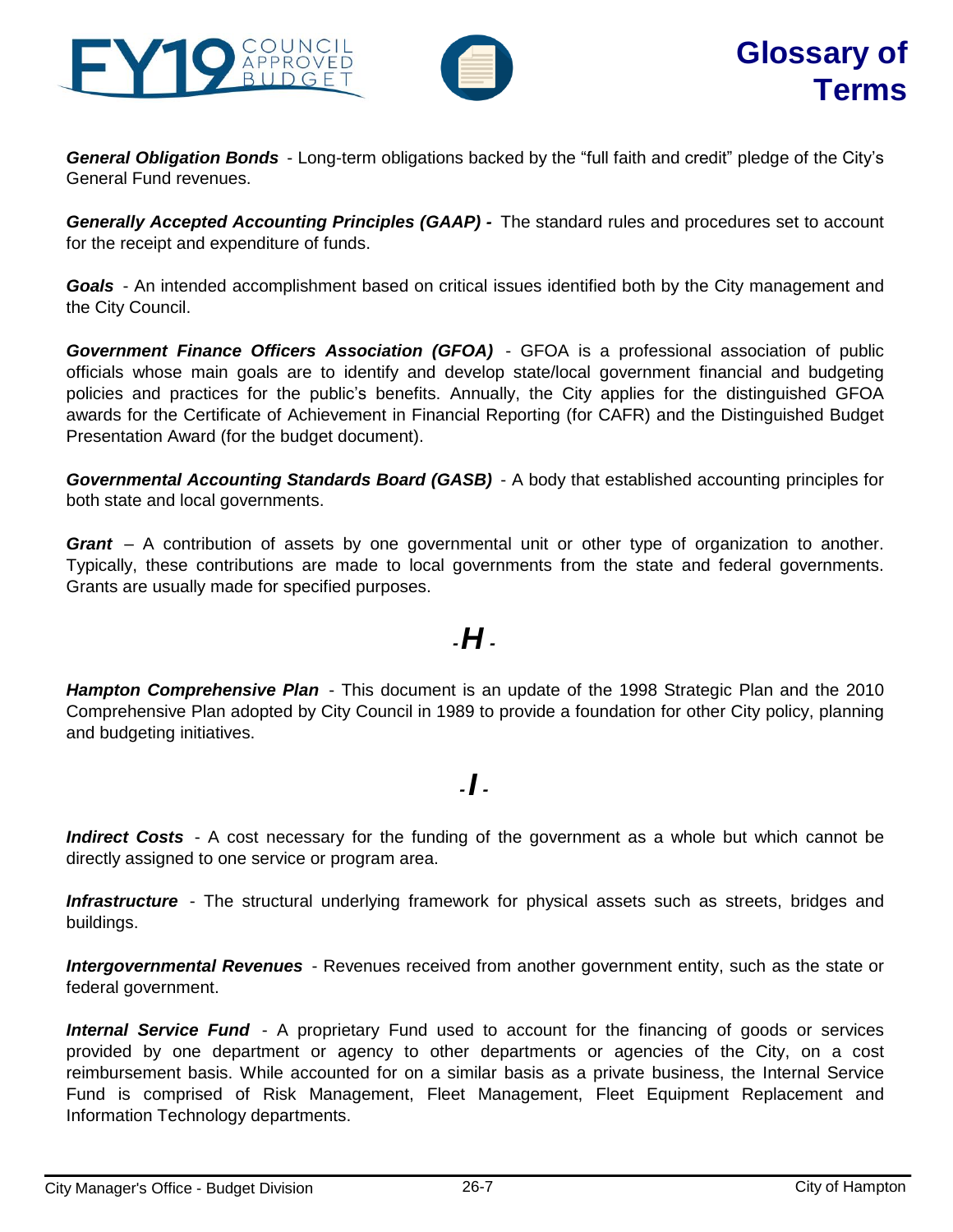



*-L -*

*Line Item Budget* - A budget that lists each expense category separately along with the dollar amount budgeted for each specified category.

#### *-M -*

*Mission Statement* - A broad, high-level statement of purpose for a department/division. A mission statement defines the department's fundamental purpose, where there is a close relationship between the description of services provide by the divisions, and the planned outcomes.

*Modified Accrual Basis* - The accrual basis of accounting under which expenditures, other than accrued interest on general long-term debt, are recorded at the time liabilities are incurred and revenues are recorded when received in cash; unless, they are "measurable" and "available" to finance governmental operations or are of a material amount and were not received at the normal time of receipt.

## *-N -*

*Nonspendable Fund Balance -* A fund balance classification which includes items where the cash will not be realized until the next year such as inventory, long-term receivable or a fund that is legally or contractually required to be maintained intact such as a permanent fund.

## *-O -*

*Operating Budget* - A plan of financial operations embodying an estimate of proposed expenditures for the fiscal year and the proposed means of financing them (revenue estimates).

*Operating Transfers* - All legally authorized appropriation transfers between funds (interfund) and within funds (intrafund) other than residual equity transfers (Fund Balance) to the appropriate expenditure item.

**Ordinance** - An ordinance becomes the local law of the City of Hampton if adopted by the City Council. If the ordinance deals with matters of a general and permanent nature, it is considered a "coded ordinance" and included in the Hampton City Code. Non-coded ordinances deal with matters of a special nature.

#### *-P -*

*Performance Indicators* - Quantitative and qualitative statistical information used to assess the success of a department in achieving their goals and objectives.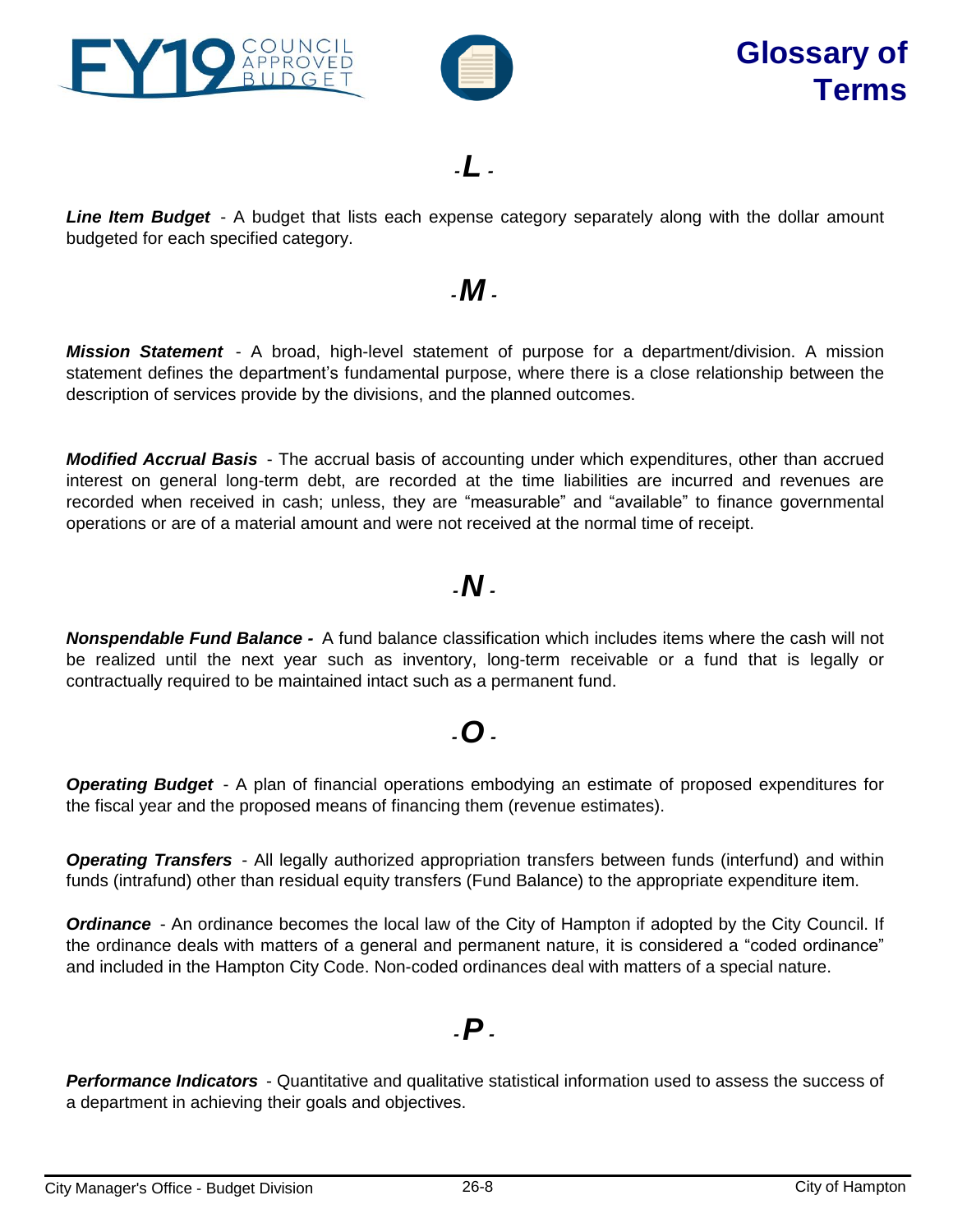



*Permanent Full-Time (PFT)* - A staffing level measurement whereas, one PFT is equal to one full-time position for an entire year.

*Personal Services* - Items of expenditures in the operating budget for salaries and wages paid for services performed by City employees as well as the fringe benefit costs associated with City of Hampton employees.

**Projected** - An estimation of revenues or expenditures based on past trends, current economic conditions and future financial forecasts.

**Property Tax** - A tax levied on the assessed value of real, public utility and personal property.

#### *-R -*

*Recommended Budget* - Each year, the City Manager submits a formal budget to City Council based on his or her recommendations and Council has the option to adopt as is or to modify and adopt.

*Reserve* - A portion of Fund Balance that is restricted for a special purpose.

**Resolution** - A resolution is a method of expressing the opinion or policy of the City Council about matters of administration. Resolutions are less formal than ordinances.

*Resources* - Total combined amount of beginning funds on hand and estimated revenues available for appropriation.

*Restricted Fund Balance -* A fund balance classification where the constraints placed on these funds are either externally imposed by creditors, grantors, laws or regulations of other governments or they are imposed by law through constitutional provisions or enabling legislation.

*Revenue* - The term designates an increase in a Fund's assets which does not increase a liability (e.g., proceeds from a loan), does not represent a repayment of an expenditure already made, does not represent a cancellation of certain liabilities, and does not represent an increase in contributed capital.

*Revenue Estimate* - A formal estimate of how much revenue will be earned from a specific revenue source for some future period, typically, a future fiscal year.

*Risk Management* - The coordinated and continuous effort to minimize the potential financial and human resource loss arising from worker's compensation, liability and property exposures.

#### **-***S* **-**

*School Operating Fund -* A special revenue Fund used to account for the revenues and expenditures of the Hampton City School System.